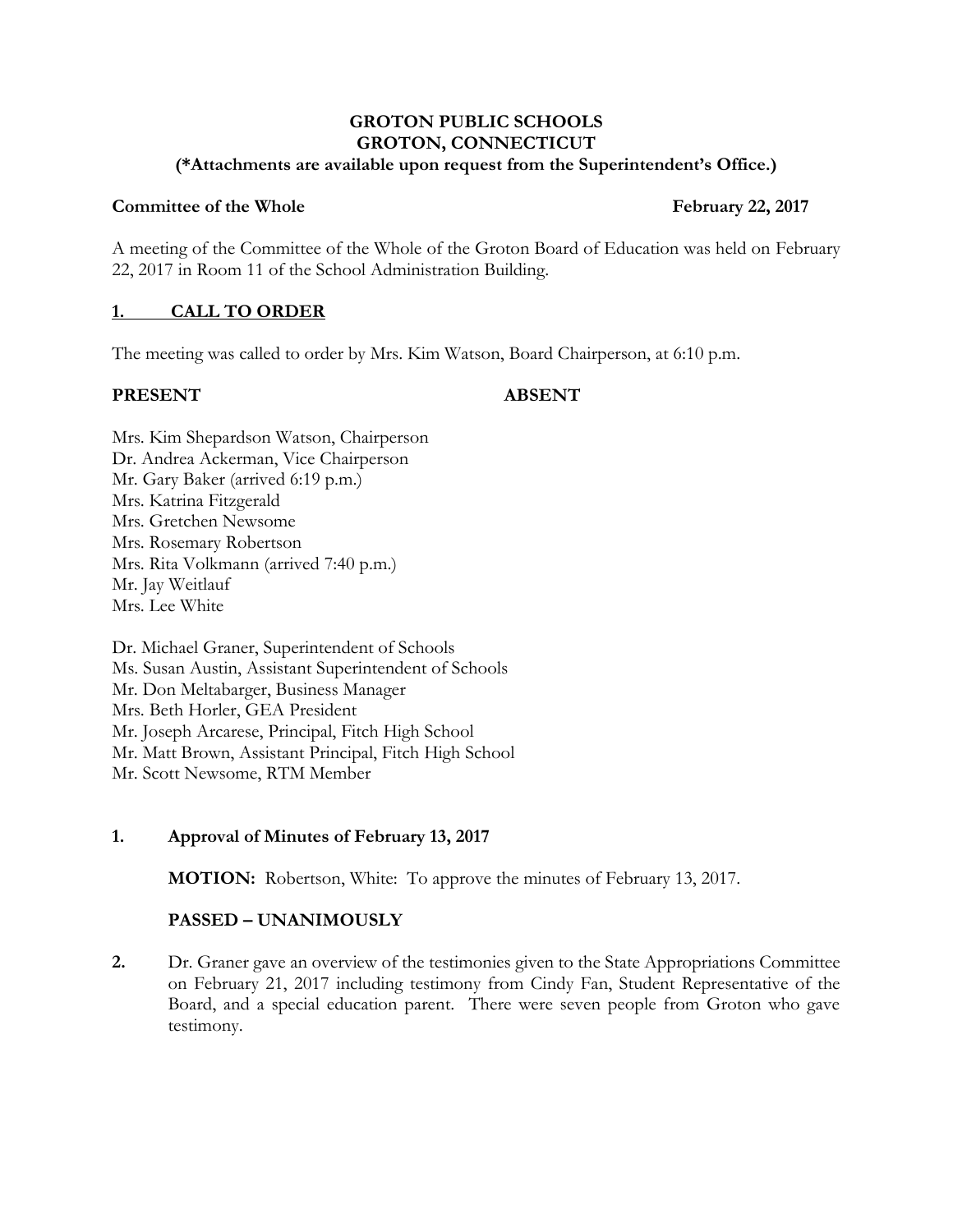## **3. Update on College Level Classes [ATTACHMENT #1]**

Mr. Arcarese and Mr. Brown gave a PowerPoint presentation of the responses from Department Heads who were asked two questions:

- $\bullet$  How is it going?
- Is rigor being maintained?

Mr. Arcarese stated that 3 out 4 of the departments stated that it was going well; Math, however, is a problem. Mr. Arcarese noted that he will ask Ms. Austin to put together a Task Force to address the problem in Math.

## **4. Update regarding the implementation of NGSS**

Dr. Graner shared several highlights provided by Mr. Henkle.

- Mr. Henkle has attended Level III Certification for Completion of NGS-CT Training
- Mr. Henkle attended 1<sup>st</sup> year NGSS elementary/science kit(s) transition training at East Bay Education Collaborative. Teacher received training from East Bay Educational staff.
- Scientist in residence is ongoing.
- Middle and secondary educators are currently enrolled in NGS-CT state's online free PD for NGSS transition.
- Middle and secondary educators will receive PD on Engage in Arguments from Evidence which supports NGSS/CCSS from Douglas Llewellyn on April 10, 2017.
- Curriculum writing for middle school/high school educators will occur at the end of the school year.
- Training will occur for elementary educators for year #2 Science kit implementation.
- Ninth grade Science curriculum transition from Integrated Science to possibly an Integrated Earth Science Model; this supports the State's 3-year future Science assessment in 2019.

## **5. Update of early release day PD program [ATTACHMENT #2]**

Ms. Austin gave an overview of the early release days for the 2016-2017 school year.